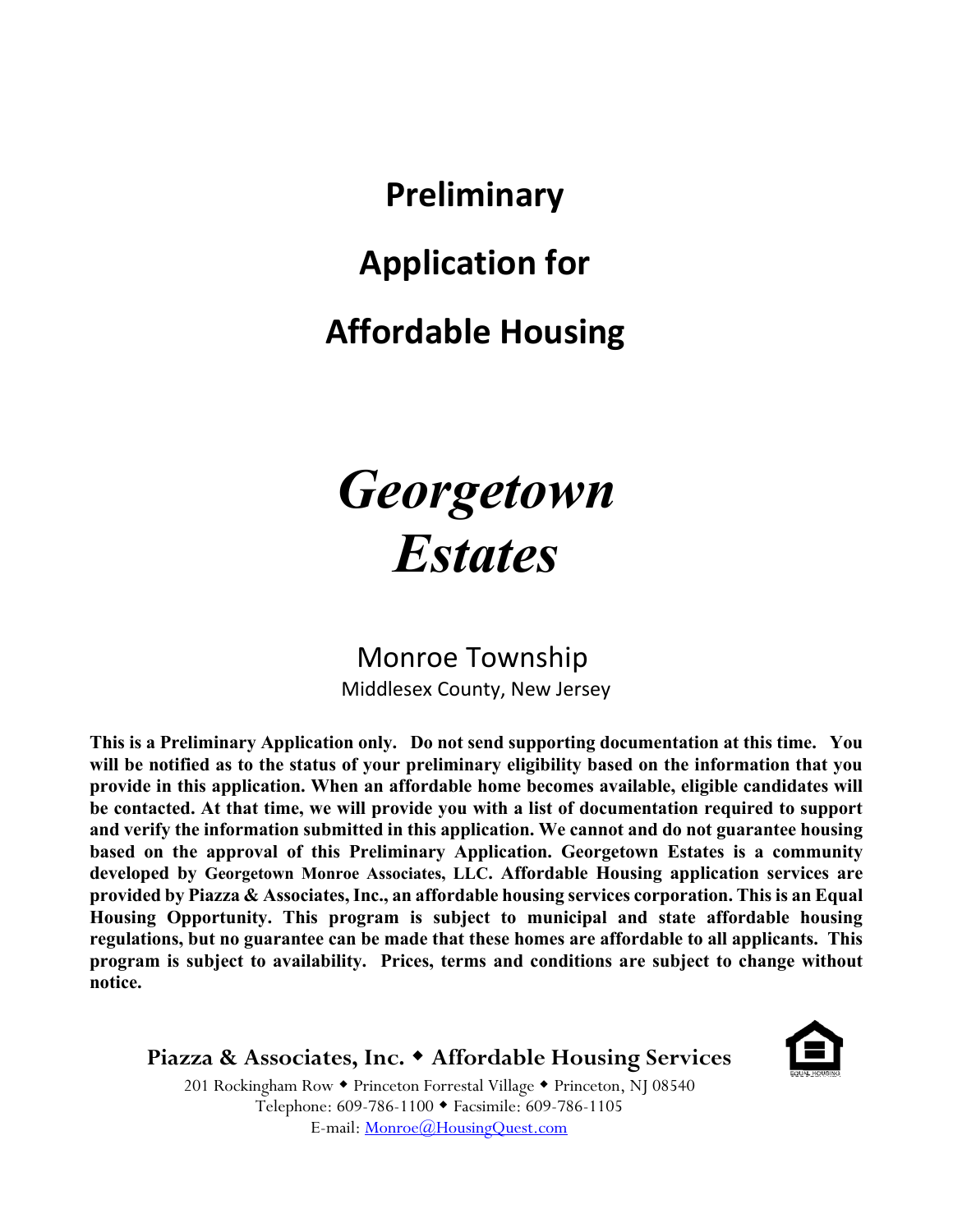## **Policies and Requirements**

## *Georgetown Estates*

## **For All Applicants**

**Monroe Township**

- ❖ This is an equal housing opportunity. Federal law prohibits discrimination against any person making application to buy or rent a home with regard to race, color, national origin, religion, sex, familial status, and disability. State law prohibits discrimination on the basis of race, creed, color, national origin, ancestry, nationality, marital or domestic partnership or civil union status, sex, gender identity or expression, disability, affectional or sexual orientation, family status or source of lawful income or source of lawful rent payment. Piazza & Associates, Inc. complies with all provisions of the New Jersey Law Against Discrimination ("LAD") N.J.S.A. 10:5-1 to -49 as applicable to any real property or for any program related to real property Piazza & Associates, Inc. administers in New Jersey. Any person who believes a violation of the LAD has occurred may contact the New Jersey Division on Civil Rights at 866-405-3050 or 973-648-2700 or online a[t www.NJCivilRights.gov.](http://www.njcivilrights.gov/)
- ❖ 55+: At least one person of the applicant household must be 55 or older, and no one may be less than 19 years of age.
- ❖ This affordable housing must be the intended primary residence of the applicant. All household members who intend to reside at the affordable apartment must be listed in the Preliminary Application. If changes in household composition occur during the application process, or if there is a change of address, the applicant is required to notify Piazza & Associates, Inc. in writing, immediately.
- ❖ Applications must be truthful, complete and accurate. Any false statement makes the application null and void and subjects the applicant to penalties imposed by law.
- ❖ Annual Income includes, but is not limited to, salary or wages, alimony, child support, social security benefits, unemployment benefits, pensions, business income, and actual or imputed earnings from assets (which include bank accounts, certificates of deposit, stocks, bonds, or other securities), and real estate.
- ❖ If you own a home in which you are currently residing and which you intend to sell prior to living in an affordable home, compute your income from this asset by taking the market value of your home, subtracting the mortgage principal, and multiplying the balance by .06%. Income from other real estate holdings is determined by the actual income you receive from the asset (less expenses, but not less your mortgage payment). If you have no outstanding mortgage debt, the value of your home will be subject to a maximum appraised value limit, which, when exceeded, may disqualify you form this affordable housing program.
- $\bullet$  Specific documentation to verify income and assets will be required at a later date, during the final portion of the application process, during which no changes will be allowed.
- ❖ Please understand that the rental rates for this affordable housing are established and governed by State and / or municipal regulations. Although consideration is made for very low-, low-and moderatecategories of household incomes, rental rates do not fluctuate on the basis of each individual applicant's income. Therefore, we can not and do not guarantee that any apartment for rent will be affordable to YOU or YOUR household.
- ❖ The owners and managers of affordable apartments will set forth additional requirements, including, but not limited to an application fee, a lease agreement, security deposit and minimum credit standards. Once leased, rents will NOT be adjusted to accommodate fluctuations in household income. Rental rate increases may occur annually, but are subject to limitations.
- ❖ If you need assistance completing this application, please contact us at 609-786-1100. DO NOT SEND SUPPORTING DOCUMENTATION WITH THIS APPLICATION. Please mail your application to the address, below, or fax it to us at 609-786-1105.

**Piazza & Associates, Inc.** 201 Rockingham Row - Princeton, NJ 08540